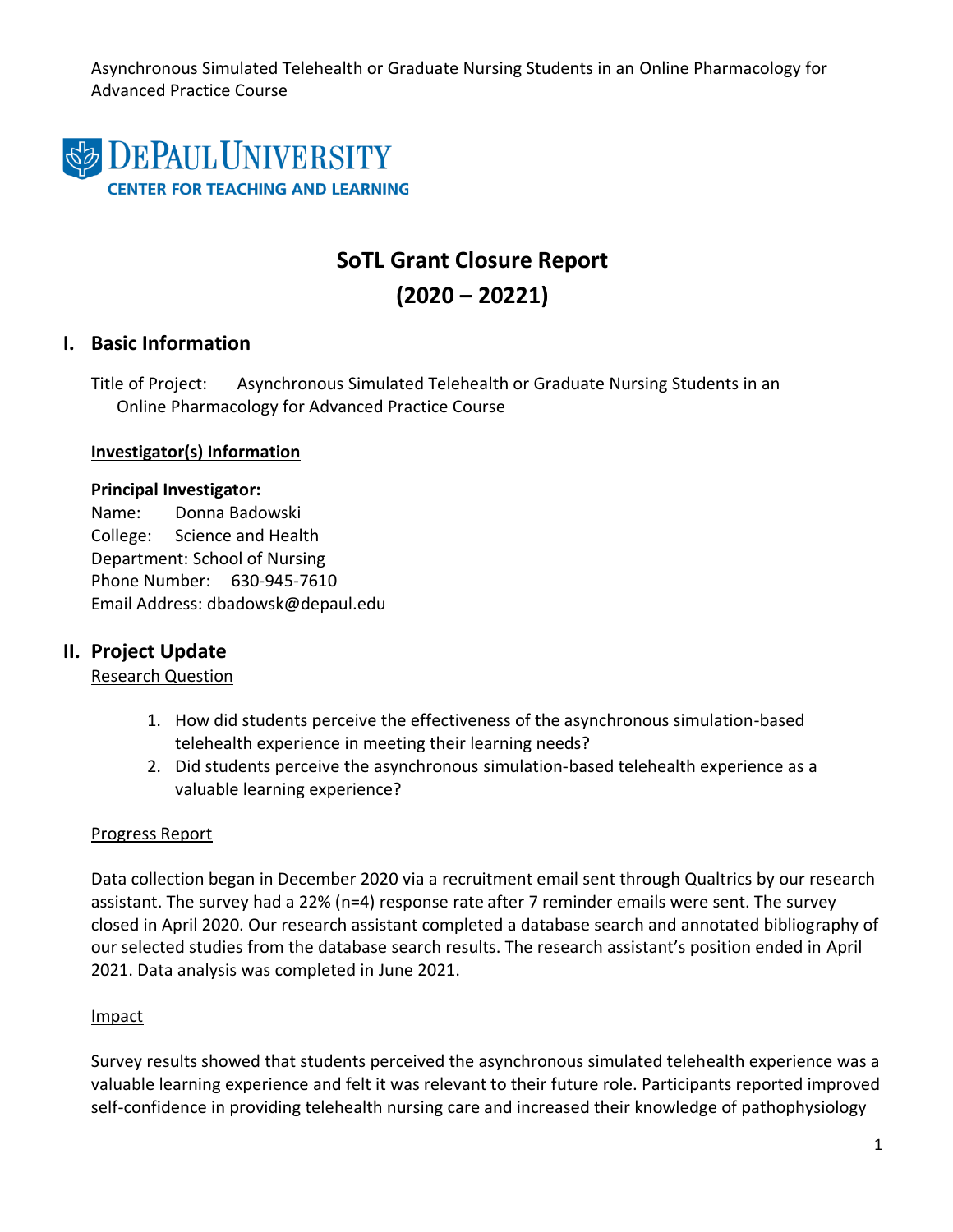Asynchronous Simulated Telehealth or Graduate Nursing Students in an Online Pharmacology for Advanced Practice Course

and pharmacology and met their learning needs. Although the sample size was small, there was 100% of participants agreed to add more asynchronous simulated telehealth experiences as it improved learning, confidence, and teamwork and collaboration skills. It is recommended this effective, costeffective and sustainable innovation be utilized within distance education nursing programs.

#### **Dissemination**

This study was accepted for poster presentation at the International Association for Clinical Simulation and Learning (INACSL) annual conference. The conference was held virtually in June 2021. Additionally, an innovation manuscript was submitted to *Clinical Simulation in Nursing* describing of the asynchronous simulated telehealth experience strategy. It is currently under review. Finally, the team is working on a research brief manuscript sharing the results of the study.

## **III. Expense Report**

| <b>Expenditure</b>                                                                                                                                                                                                                    | <b>Amount Requested</b> | Amount           | <b>Notes</b>                                                                                                          |
|---------------------------------------------------------------------------------------------------------------------------------------------------------------------------------------------------------------------------------------|-------------------------|------------------|-----------------------------------------------------------------------------------------------------------------------|
| Starbuck's eGift<br>Card                                                                                                                                                                                                              | \$100.00                | Spent<br>\$10.00 | 2/4 participants opted not to send their email<br>to receive the e-gift card. There were only<br>total 4 participants |
| One-day INACSL<br>Conference<br><b>Registration Fee</b>                                                                                                                                                                               | \$1200.00               | \$598.00         | Only 2/3 researchers attended the virtual<br>conference                                                               |
| <b>Student Research</b><br><b>Assistant 3 hours</b><br>per week @<br>\$14.00/hr X 16<br>weeks (inputting<br>survey in Qualtics,<br>sending<br>recruitment<br>emails, creating<br>data tables,<br>assisting write-up<br>of manuscript) | \$672.00                | \$666.22 gross   | Actual salary was \$14.50/hr for a total of<br>42.95 hours worked December 2020-April<br>2021                         |
| Airfare to Denver,<br>CO for conference<br>travel (fees<br>associated with<br>hotel/airfare will<br>be covered as                                                                                                                     | \$528.00                | \$0.00           | This expense was not needed since the<br>conference shifted from face-to-face to a<br>virtual conference.             |